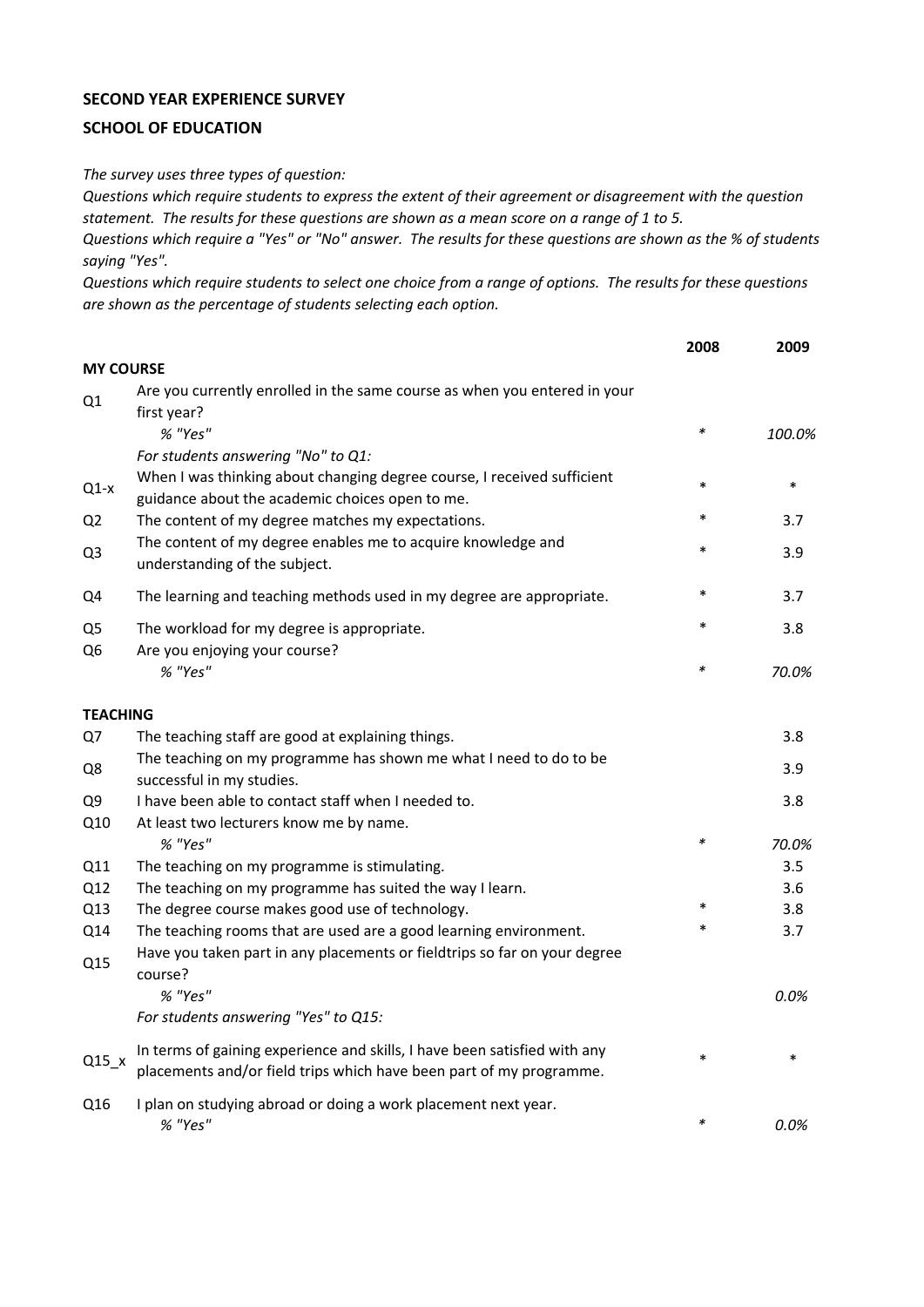|                 |                                                                                                      | 2008   | 2009   |
|-----------------|------------------------------------------------------------------------------------------------------|--------|--------|
|                 | <b>ASSESSMENT AND FEEDBACK</b>                                                                       |        |        |
| Q17             | Feedback on my work has been prompt (within three weeks of submission of<br>the work).               | $\ast$ | 3.4    |
| Q18             | Feedback on my work has helped me in my learning.                                                    | $\ast$ | 3.0    |
| Q19             | The criteria used in assessing work were made clear at the beginning of my<br>programme.             | $\ast$ | 3.7    |
| Q <sub>20</sub> | I am satisfied with my academic performance on my modules.                                           | $\ast$ | 3.3    |
| <b>SERVICES</b> |                                                                                                      |        |        |
|                 | Where I have used them, I have been satisfied with the following:                                    |        |        |
| Q <sub>21</sub> | <b>Accommodation Office</b>                                                                          | $\ast$ | 4.0    |
| Q <sub>22</sub> | <b>Admissions Office</b>                                                                             | *      | 4.0    |
| Q <sub>23</sub> | <b>Campus Eating Places</b>                                                                          | $\ast$ | 3.3    |
| Q24             | Careers Services, Work Placement Centre, Jobshop                                                     | *      | 3.2    |
| Q <sub>25</sub> | <b>Counselling Service</b>                                                                           | *      | $\ast$ |
| Q26             | <b>Disability Services</b>                                                                           | *      | 3.0    |
| Q27             | <b>Health Services</b>                                                                               | $\ast$ | $\ast$ |
| Q28             | Finance Office                                                                                       | *      | 4.0    |
| Q29             | Learning Development Service                                                                         | *      | 4.3    |
| Q30             | Queen's International                                                                                | $\ast$ | $\ast$ |
| Q31             | Queen's Sport (PEC)                                                                                  | *      | $\ast$ |
| Q <sub>32</sub> | Student Jobshop                                                                                      | *      | $\ast$ |
| Q <sub>33</sub> | <b>Student Records and Examinations</b>                                                              | *      | 3.7    |
| Q34             | <b>Student Support</b>                                                                               | *      | $\ast$ |
| Q35             | <b>Student Guidance Centre</b>                                                                       | $\ast$ | 4.1    |
| Q36             | Students' Union                                                                                      | *      | 3.8    |
| Q37             | University Clubs and Societies                                                                       | *      | 3.5    |
| Q38             | The Students' Union has enhanced my experience at Queen's.                                           | $\ast$ | 2.8    |
| <b>ADVICE</b>   |                                                                                                      |        |        |
|                 | I have received sufficient guidance about the academic choices open to me:                           |        |        |
| Q39             | Post-admission (from Schools, Academic Staff)                                                        |        |        |
| Q40             | When I was thinking about what modules I would take in second year                                   | *      | 3.1    |
| Q41             | Now that I am in my second year                                                                      | *      | 3.1    |
| Q42             | Queen's information on tuition fees and bursaries was helpful.                                       |        |        |
| Q43             | The most useful source of information on tuition fees and financial support<br>was:                  | $\ast$ | $\ast$ |
|                 | Secondary School                                                                                     | $\ast$ | *      |
|                 | E&LB/LEA                                                                                             | *      | *      |
|                 | <b>UCAS</b>                                                                                          |        | *      |
|                 | Queen's literature (leaflets, correspondence)                                                        | *      | *      |
|                 | Queen's website                                                                                      | *      | $\ast$ |
|                 | Other                                                                                                |        |        |
|                 | <b>LEARNING RESOURCES</b>                                                                            |        |        |
| Q44             | The library resources (eg, books, journals) are good enough for my needs.                            | *      | 4.2    |
| Q45             | The library services (eg, borrower services, information, training) are good<br>enough for my needs. | *      | 3.9    |
| Q46             | I have been able to access computers when I needed to.                                               | $\ast$ | 4.0    |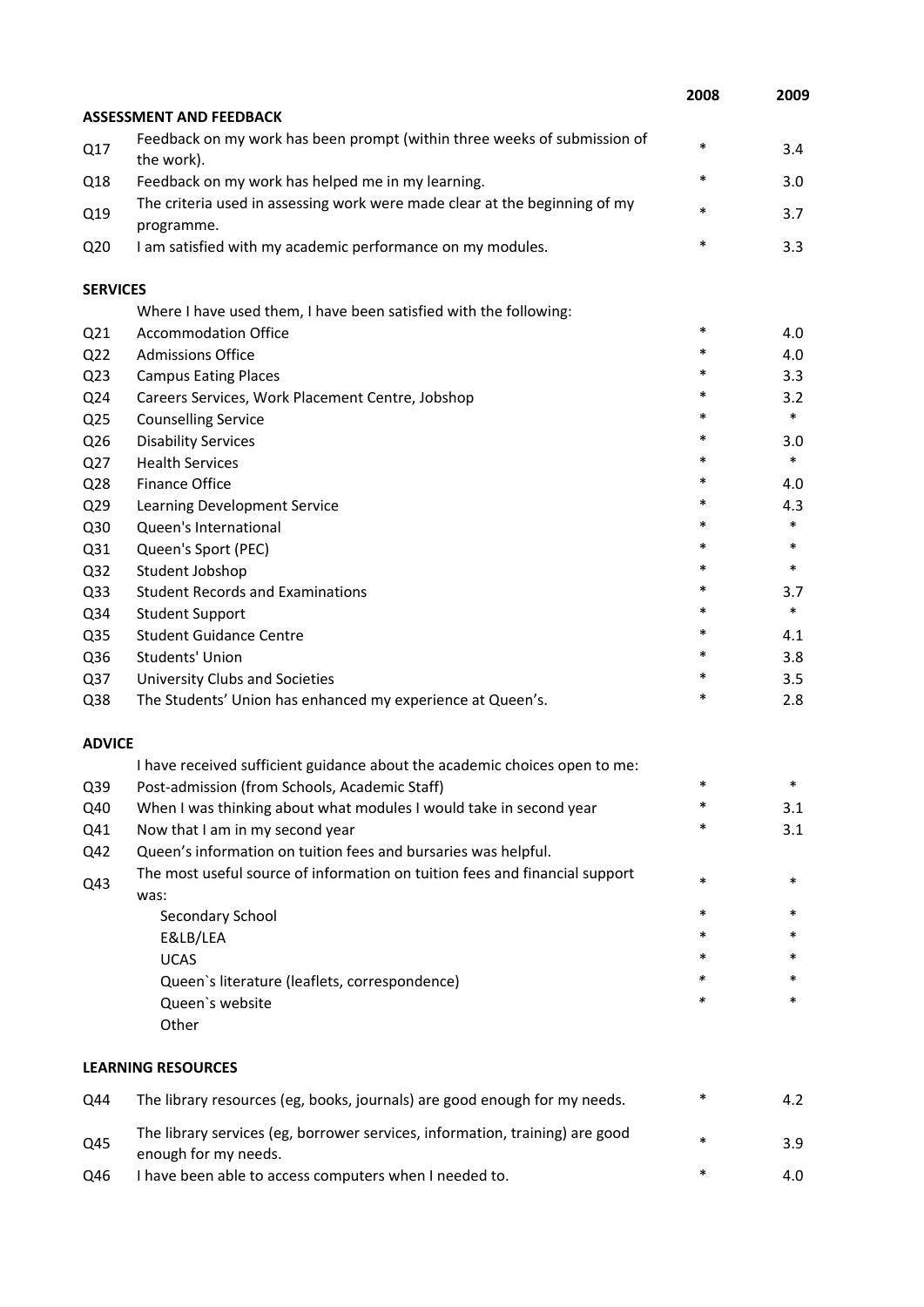|                 |                                                                                                  | 2008   | 2009   |
|-----------------|--------------------------------------------------------------------------------------------------|--------|--------|
|                 | <b>STUDY LIFE BALANCE</b>                                                                        |        |        |
| Q47             | How many hours of time-tabled classes (eg, lectures, tutorials, seminars,                        |        |        |
|                 | practicals) have you had scheduled in an average week during term-time?                          |        |        |
|                 | $0-6$                                                                                            | *      | 80.0%  |
|                 | $7 - 12$                                                                                         | *      | 20.0%  |
|                 | $13 - 18$                                                                                        | *      | 0.0%   |
|                 | 19-24                                                                                            | *      | 0.0%   |
|                 | $25+$                                                                                            | *      | 0.0%   |
| Q48             | How many days per week during term-time do you typically come to Queen's<br>to study?            |        |        |
|                 | 1                                                                                                | *      | 0.0%   |
|                 | 2                                                                                                | *      | 100.0% |
|                 | 3                                                                                                | *      | 0.0%   |
|                 | 4                                                                                                | *      | 0.0%   |
|                 | $5+$                                                                                             | *      | 0.0%   |
| Q49             | Where are you living while you are attending Queen's?                                            |        |        |
|                 | At Home                                                                                          | *      | 90.0%  |
|                 | Other private accommodation                                                                      | *      | 10.0%  |
|                 | University run accommodation                                                                     | *      | 0.0%   |
|                 | Have you been required to take on employment (part-time, full-time) to                           |        |        |
| Q50             | finance yourself through university?                                                             |        |        |
|                 | % "Yes"                                                                                          | *      | 80.0%  |
|                 | For students answering "Yes" to Q50:                                                             |        |        |
|                 | Q50_x Please select the number of hours you work in your job per week:                           |        |        |
|                 | $1 - 5$                                                                                          | *      | 0.0%   |
|                 | $6 - 10$                                                                                         | *      | 0.0%   |
|                 |                                                                                                  | *      | 0.0%   |
|                 | $10 - 15$                                                                                        | *      |        |
|                 | $16 - 20$                                                                                        | *      | 0.0%   |
|                 | $21 - 25$                                                                                        | *      | 0.0%   |
|                 | $26+$                                                                                            |        | 100.0% |
| Q51             | I find it difficult to balance academic and other commitments such as:                           |        |        |
|                 | Social Life                                                                                      | *      | 3.3    |
|                 | Work (part-time, full-time)                                                                      |        | 2.9    |
|                 | Caring for others (parent, partner, children)                                                    |        | 2.9    |
|                 | PERSONAL DEVELOPMENT                                                                             | *      |        |
| Q <sub>52</sub> | My programme requires me to work with other students.                                            |        | 4.0    |
| Q53             | I have received sufficient advice about Personal Development Planning (PDP).                     | $\ast$ | 3.4    |
| Q54             | I am not as motivated towards my studies as I should be.                                         | *      | 3.4    |
| Q55             | I haven't done the background reading expected of me.                                            | *      | 3.9    |
| Q56             | Academic work at this level is harder than I expected it to be.                                  | *      | 3.9    |
| Q57             | I feel I have made the right choice of programme.                                                | *      | 3.6    |
| Q58             | I know what I want to do when I graduate.                                                        | *      | 3.2    |
| Q59             | I am confident that my programme will lead to a job at a level that matches<br>my qualification. | *      | 3.2    |
| Q60             | I enjoy the social side of being at Queen's.                                                     | *      | 3.7    |
| Q61             | I know about Degree Plus.                                                                        | *      | 2.2    |
|                 | I have been encouraged to meet with a Careers Adviser to discuss my future                       |        |        |
| Q <sub>62</sub> | plans                                                                                            | *      | 2.3    |